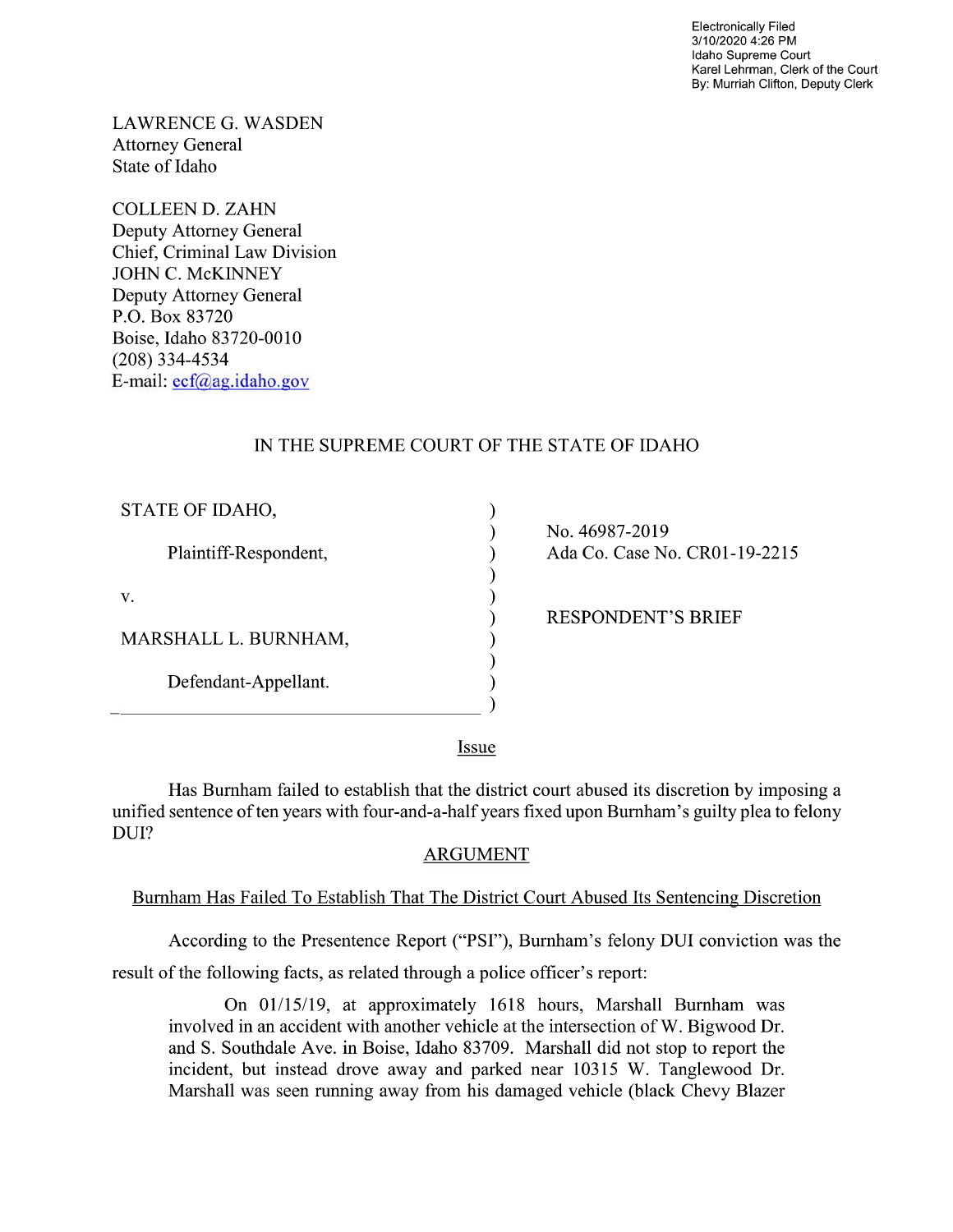Idaho #2CTL858) and entering the above residence. Deputies were given permission by the owner to enter the residence. After an exhaustive search, Marshall was located hiding inside the crawl space under the house. Marshall did not cooperate and stated he would shoot deputies if they attempted to come toward him. Eventually Marshall crawled close enough to deputies and he was placed into custody. I could hear Marshall's speech was extremely slurred. Marshall's eyes were bloodshot, watery, and glassy. I could smell the odor of an alcoholic beverage emanating from Marshall's breath and person from several feet away. Marshall later admitted to deputies that he drank a fifth of liquor throughout the day. Due to Marshall's lack of cooperation, SFST's (standardized field sobriety tests) were not performed. Marshall was transported to St. Als hospital in Boise due to saying he ingested an ounce of methamphetamine. Once at the hospital, I contacted the Honorable Judge T. Gardunia and requested a telephonic warrant. I was granted a telephonic warrant and blood draw was performed on Marshall. Marshall was cleared from the hospital and transported to the Ada County Jail. Marshall was telephonic warrant and a blood draw was performed on Marshall. Marshall was<br>cleared from the hospital and transported to the Ada County Jail. Marshall was<br>booked into the jail for felony DUI, leaving the scene of an accide obstruct an investigation.

(PSI, pp.1-2.)<sup>1</sup> The state charged Burnham with felony DUI (second felony within 15 years), resisting and/or obstructing an officer, and leaving the scene 0f an accident involving vehicle damage. (R., pp.36-37.) Pursuant to a plea agreement, Burnham pled guilty to felony DUI and the state dismissed the remaining charges.  $(R., pp.42-52.)$  The district court imposed a unified sentence of ten years with four-and-a-half-years fixed. (R., pp.59-63.) Burnham filed a notice of appeal timely from the judgment of conviction.  $(R., pp.64-66.)$  He also filed a Rule 35 motion for a reduction of sentence, which the district court denied. (R., pp.69-70; see iCourt Portal, State V. Burnham, Ada Co. Case N0. CR01-19-2215, 8/6/19 "Order 0n Defendant's Motion for Reconsideration 0f Sentence".)

On appeal, Burnham asserts that the district court abused its discretion by imposing unified sentence of ten years with four-and-a half fixed upon his guilty plea to felony DUI. (Appellant's Brief, pp.3-5.)

A11 page numbers for the PSI are pursuant to the numbering ascribed by the electronic file "Burnham 46987 psi.pdf."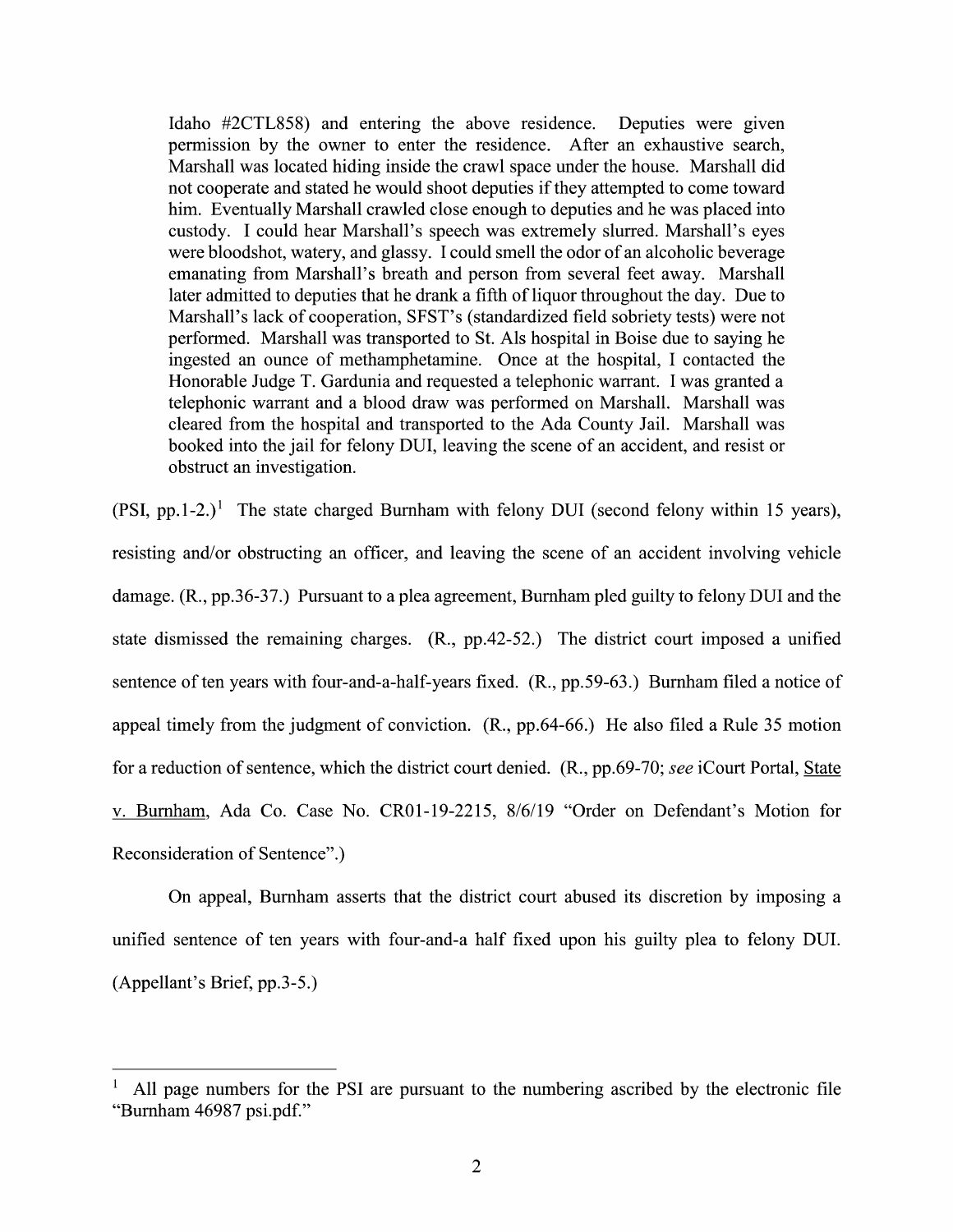#### ARGUMENT

#### Burnham Has Failed T0 Show That The District Court Abused Its Sentencing Discretion

#### A. Introduction

Burnham contends the district court abused its sentencing discretion in light of the "objectives of criminal punishment, and the mitigating factors that exist" in his case. (Appellant's Brief, p.3.) The record supports the sentence imposed.

### B. Standard Of Review

"An appellate review of a sentence is based on an abuse of discretion standard. Where a sentence is not illegal, the appellant has the burden to show that it is unreasonable and, thus, a clear abuse of discretion." State v. Bonilla, 161 Idaho 902, 905, 392 P.3d 1243, 1246 (Ct. App. 2017). "T0 show an abuse of discretion, the defendant must show that in light of the governing criteria, the sentence was excessive, considering any View of the facts." State V. McIntosh, 160 Idaho 1, 8, <sup>368</sup> P.3d 621, <sup>628</sup> (2016). "A sentence 0f confinement is reasonable if it appears at the time of sentencing that confinement is necessary to accomplish the primary objective of protecting society and to achieve any or all of the related goals of deterrence, rehabilitation, or retribution applicable to a given case." State v. Reed, 163 Idaho 681, 417 P.3d 1007, 1013 (Ct. App. 2018). The district court has the discretion to weigh those objectives and give them differing weights when deciding upon the sentence. McIntosh, 160 Idaho at 9, 368 P.3d at 629. "In deference t0 the trial judge, this Court will not substitute its view of a reasonable sentence where reasonable minds might differ." Id. at 8, 368 P.3d at 628 (quoting State v. Stevens, 146 Idaho 139, 148-49, 191 P.3d 217, 226-27 (2008)). Furthermore, "[a] sentence fixed Within the limits prescribed by the statute Will ordinarily not be considered an abuse of discretion by the trial court." Id. (quoting State v. Nice, 103 Idaho 89, 90, 645 P.2d 323, 324 (1982)).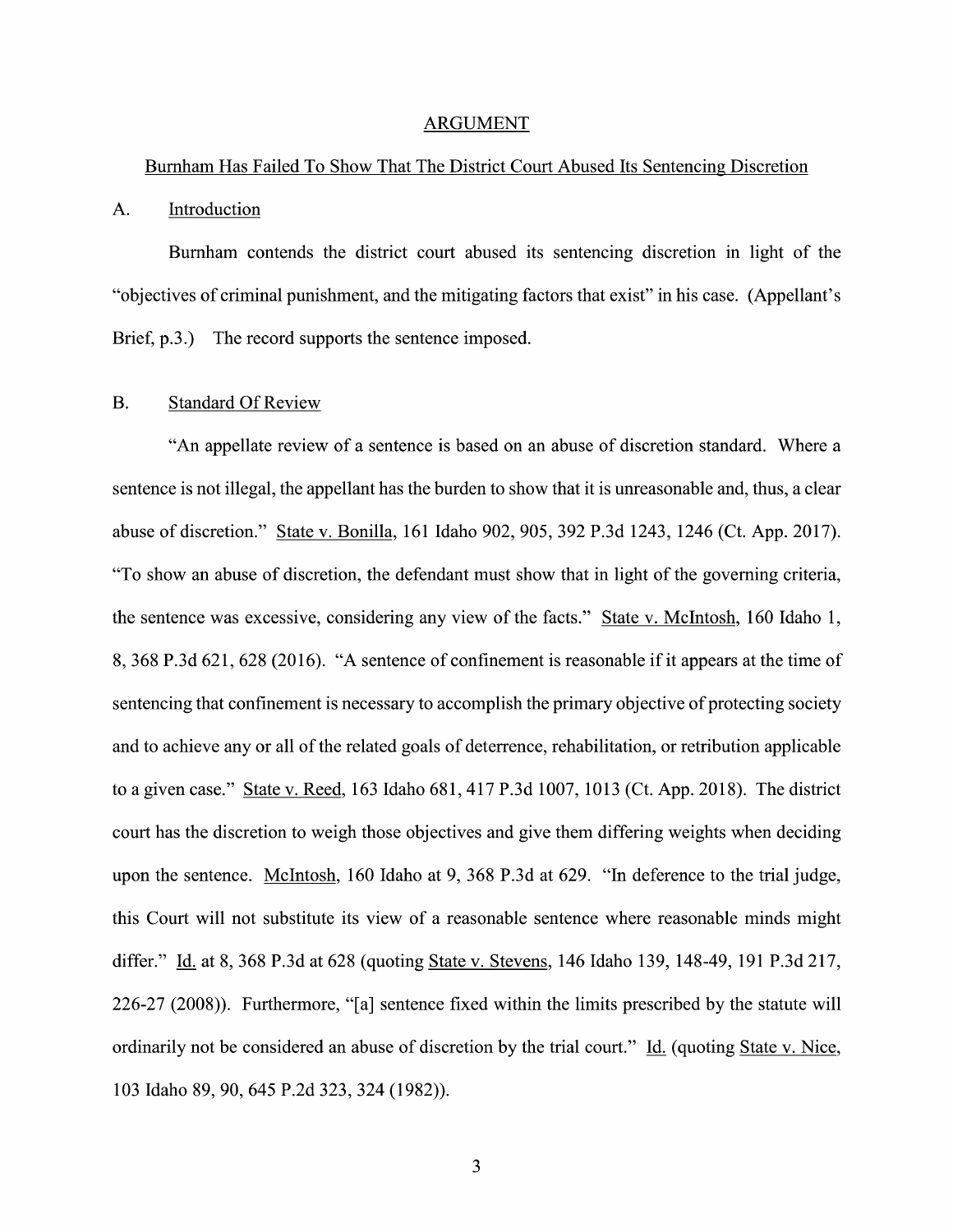### C. The District Court Did Not Abuse Its Discretion

At sentencing, the district court stated that it has considered the four sentencing criteria under Toohill v. State, 103 Idaho 565, 650 P.2d 707 (Ct. App. 1982), "including the nature of the offense and the character 0f the offender, as well as information in mitigation and in aggravation."  $(Tr, p.25, Ls.18-22.)$  The court was "mindful of the objectives of protecting society, first and foremost, as well as deterrence, both generally and specifically to [Burnham], the potential for rehabilitation and the need for punishment or retribution[,]" and had "reviewed and considered the PSI materials," and reviewed and considered the additional information of regarding a new felony DUI charge that had recently been filed in Canyon County that had not been known by the prosecutor. (Tr., p. 25, L.18 – p.26, L.6; see id., p.19, L.15 – p.16, L.10.)

The district court noted that Burnham had a "significant criminal history" not limited to DUI's, and acknowledged that "a number of other criminal offenses" may have been alcohol related. (Tr., p.26, Ls. 7-10.) The court stated that Burnham was "clearly" an alcoholic in need of "significant help." (Tr., p.26, Ls.11-12.) The court further explained:

Unfortunately, however, you continue to put the community at risk. People use the roads and the sidewalks and the streets in this community believing they can d0 so safely. But people Who drink and drive or use other substances and drive to the point where they can't drive safely, you put them at risk. And we have up here all the time, folks who have driven drunk and killed somebody. Your actions are frankly as culpable as theirs, except that you fortunately didn't kill somebody. But you keep driving, you keep driving impaired. This is effectively your third felony DUI. I recognize you have not been convicted in Canyon County. I do see from the probable cause affidavit it appears you blew well over the limit.

And what is consternating about that is that after you were arrested on that crime initially, this crime then happened after that. You were allowed back into the community even before prosecuting, and that event was not enough for you to stop at least driving even if you couldn't stop drinking.

You may be an alcoholic and you may not be able to have the power to stop drinking, but you certainly have the ability to stop driving.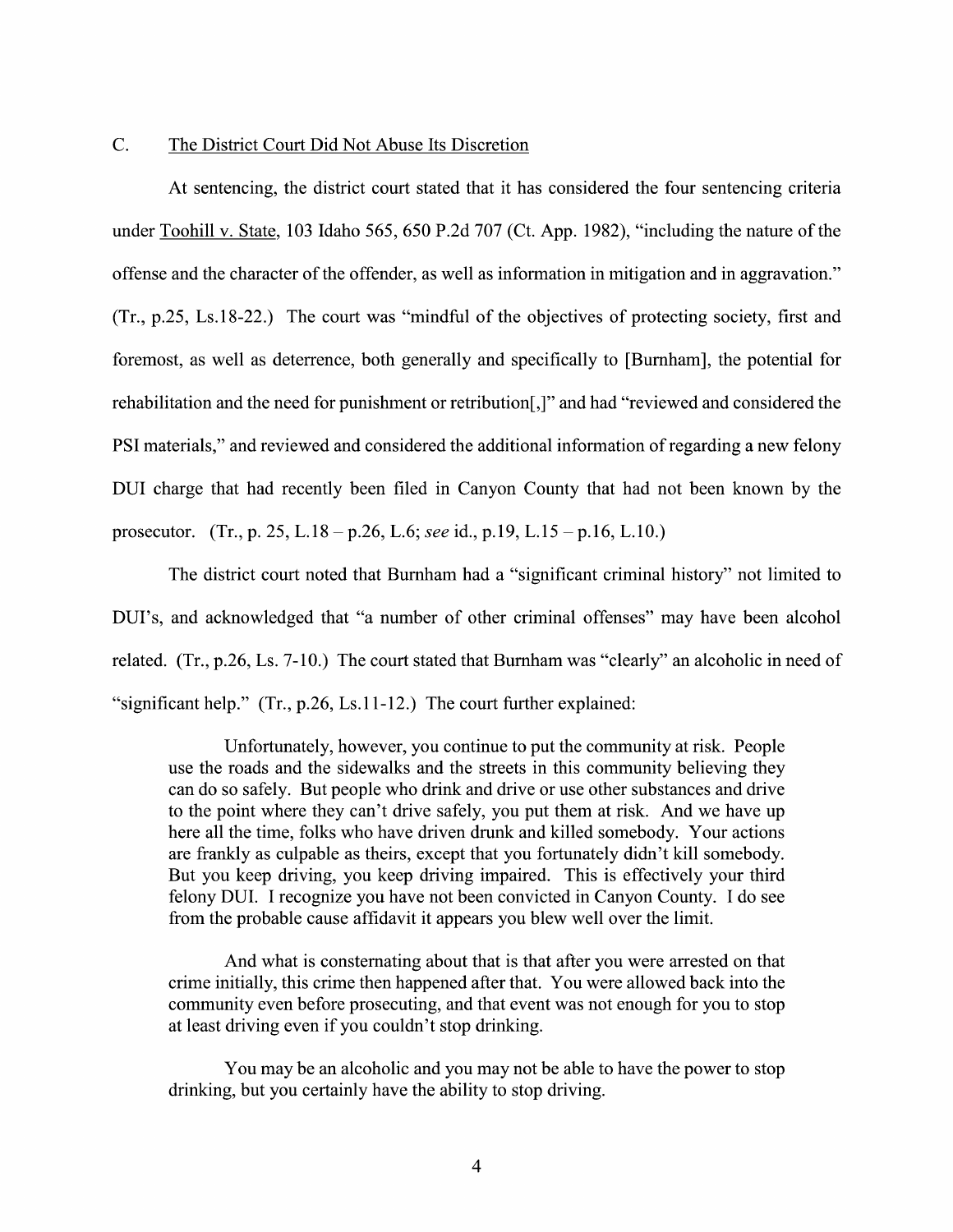Furthermore, your behavior in this case was also reckless and dangerous. By running and hiding in the crawl space and then threatening officers if they came you were going to go shoot them  $-$  thankfully doesn't sound like you had a gun  $$ that's the kind of thing that could have gotten you killed. It tells me you've got serious problem and you need a lot of help.

More importantly, right now you are a danger to the community, and I think what is best is that you have some time away from the community where you can be treated and where the community can be safe from you and it be sufficient enough time that it be a deterrent.

The fact that you were arrested in Canyon County would have been, if you were convicted for that DUI there, your second felony DUI, not being enough to deter you from then committing at least chronologically your third felony DUI. I think there needs to be a significant penalty for deterrence here so there is a point where you recognize it's just not worth at least driving anymore.

 $(Tr, p.26, L.13 - p.28, L.3.)$  Accordingly, the district court imposed a unified sentence of ten years, with four and one-half years fixed. (Tr., p. 28, Ls.4-12.)

The district court's analysis is supported by the record. Burnham has an extensive criminal history, including ten juvenile adjudications, 29 misdemeanor convictions, felony DUI in 2012, and a grand theft in 2016 for which he was given a rider, and was charged with a new felony DUI in Canyon County (apparently in 2019) that predated the offense in this case. (PSI, pp.2, 22; Tr., p.19, Ls.15-22.) As the district court noted, Burnham's criminal record shows that being convicted and/or charged with felony DUI was not enough to deter him from committing another public-endangering felony DUI.

Nor has Burnham fared well while under supervision  $-$  especially with efforts to address his alcohol addiction. According to the PSI, at the time of sentencing, Burnham was facing five probation violation allegations in his grand theft case, including that "he failed to enroll in Social Detox and Outpatient treatment recommended by his GAIN assessment." (PSI, p.2.) The PSI continued: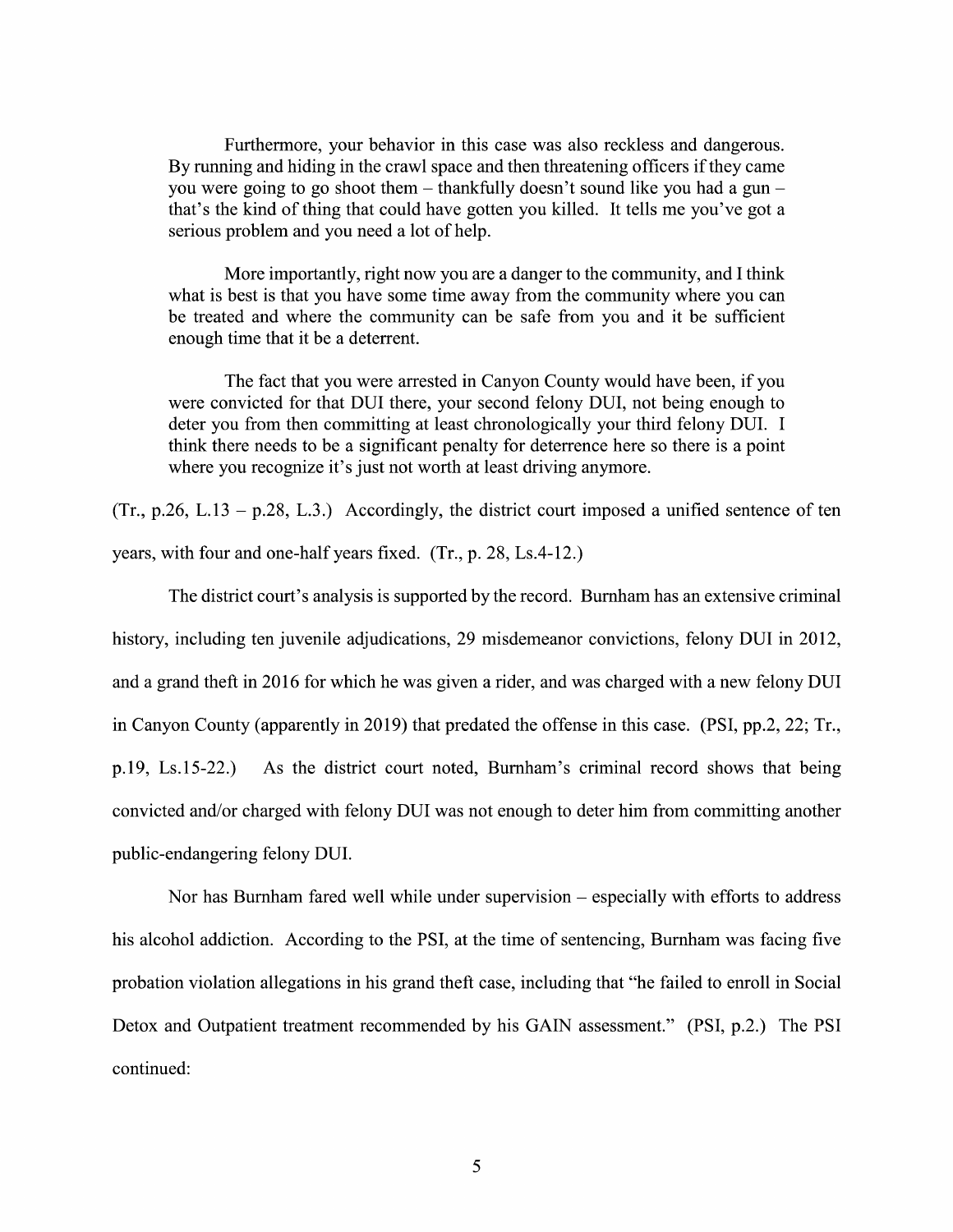Within the PV, IDOC Probation Officer (PO) Leslie Roman noted, "Mr. Burnham has been given multiple opportunities to prove to his Probation Officer that he is willing to abide by the terms and conditions of his probation. Mr. Burnham does not appear to appreciate the privilege 0f probation nor does it appear that the he is amenable to supervision at the community level." Within her professional assessment she stated, "Mr. Burnham does not take accountability of his own actions and is unwilling to complete treatment. We have tried addressing his drinking behavior by increasing his supervision as well as obtaining funding for treatment. Mr. Burnham is still unwilling to enroll into treatment recommended by his GAIN assessment."

(1d,, pp.2-3.) Burnham's presentence investigator concluded that, "Based on Mr. Burnham's actions he has not displayed an intrinsic motivation to change and, to date, interventions and programs provided have failed to meet the goals of positive change and deterrence. Mr. Burnham's attitude and behaviors indicate a continued risk to the community." (PSI, p.4.)

In short, Burnham's criminal history and his unwillingness to address his alcohol addiction while on probation support the district court's conclusions that the protection of society was a significant concern in this case and that a prison sentence was necessary to meet the goals of sentencing.

On appeal, Burnham argues his sentence is excessive because "the best way to protect the public is to design a sentence that fosters his recovery" from alcohol addiction, and that the other sentencing goals can be met that way. (Appellant's Brief, pp.3-5.) Burnham misses the court's point. He was sentenced for driving while under the influence, not for being addicted to alcohol. After multiple opportunities to change his behavior, Burnham still chose to drive and jeopardize the public's safety by driving while intoxicated.

Burnham also argues that he suffers from bipolar disorder, depression, anxiety, and ADHD, but these factors do not establish that the district court abused its discretion. Burnham has been abusing alcohol (and possible marijuana) for many years, and other substances (methamphetamine, designer stimulants) more recently, and he has been afforded the opportunity of rehabilitative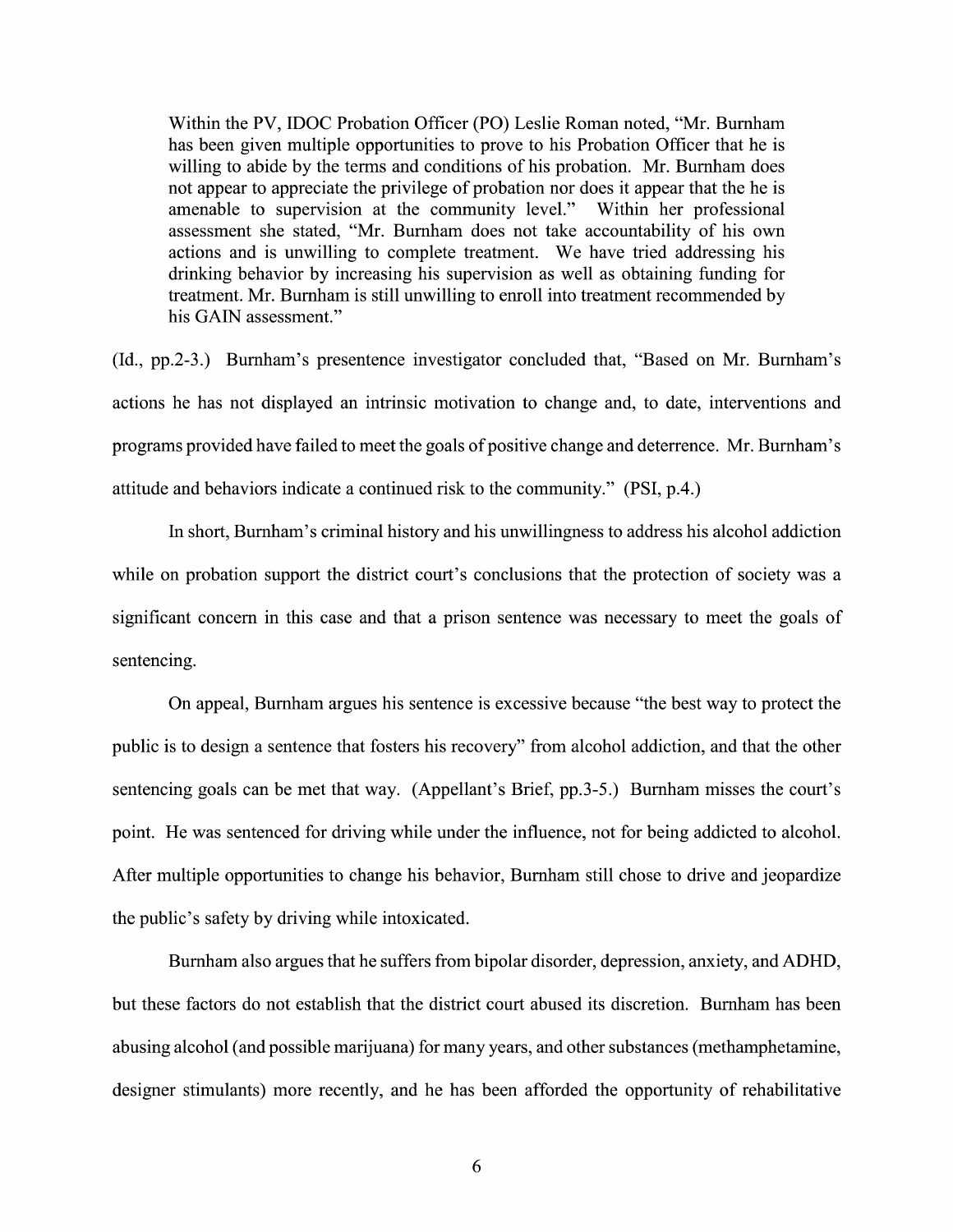treatment and programming, yet he has failed to rehabilitate. (PSI, pp.2, 27.) Despite this, Burnham has continued to abuse substances, commit crimes, and endanger the community by driving While intoxicated.

Burnham's sentence is appropriate in light 0f Burnham's ongoing disregard for the law, his failure to rehabilitate or be deterred despite numerous prior legal sanctions and the extensive rehabilitative opportunities afforded him, and the danger he presents to the community. Burnham has failed to establish an abuse of sentencing discretion.

### **CONCLUSION**

The state respectfully requests this Court to affirm Burnham's conviction and sentence. DATED this 10<sup>th</sup> day of March, 2020.

> /s/ John c.McKinney JOHN C. McKINNEY Deputy Attorney General